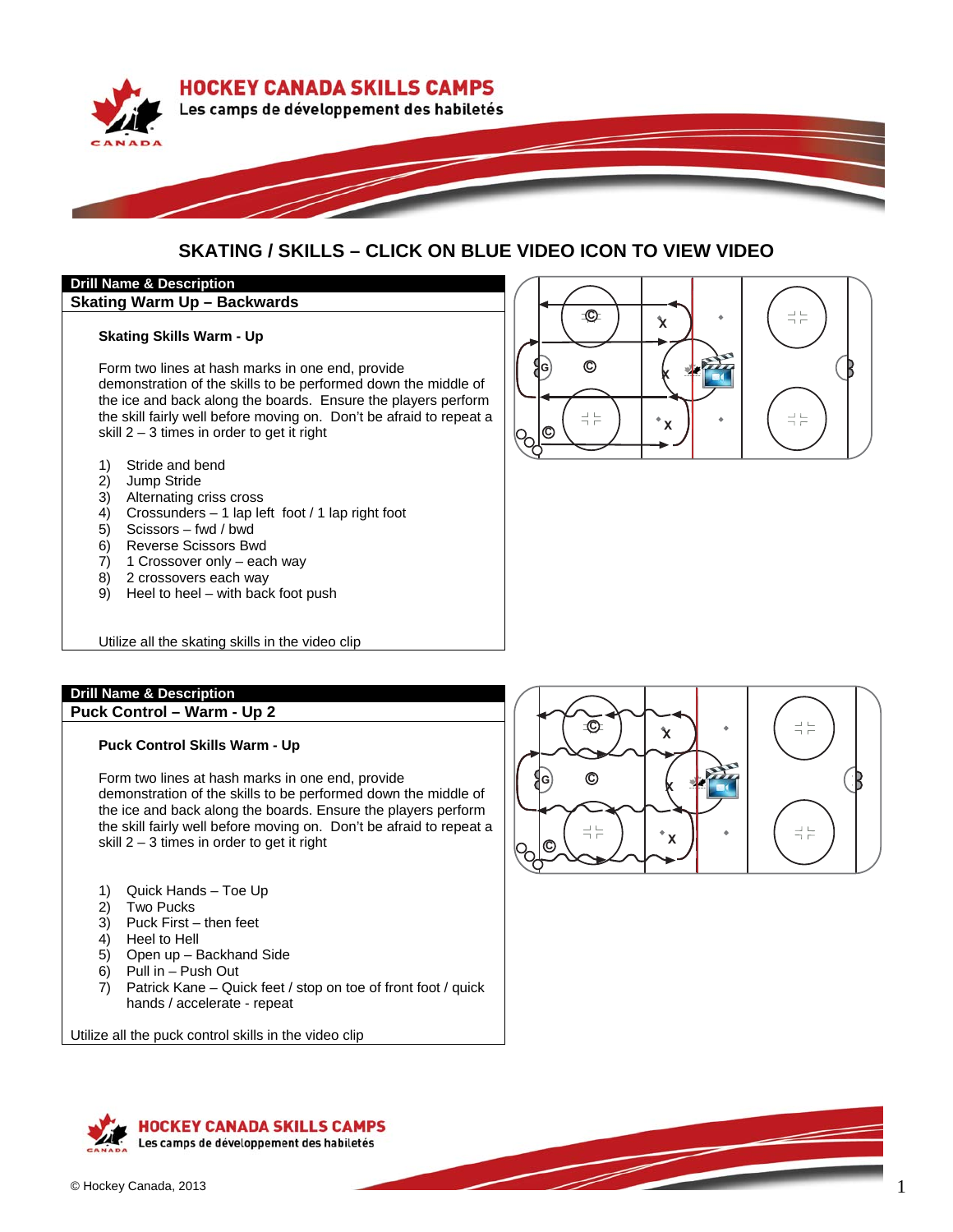**HOCKEY CANADA SKILLS CAMPS** 



## **Drill Name & Description**

## **3 Station Skills #1**

## **1) 5 Puck Agility**

-Place 5 pucks in circle as shown.

-Player must skate around each of the outside pucks, and always come back to the middle before skating around one of the outside pucks again.

-Toes always pointing forward during transitions

-Add puck for progression

## **Key Teaching Points**

-Quick feet, stay low for balance

-Efficient movements ie try to do only 1 crossover to get back to middle

## **2) Toe on Puck**

-Start on blue line and place the toe of one skate on the puck, and use c-cuts with the other skate to propel across the ice.

#### **Key Teaching Points**

-Weight has to be on drive leg, too much weight on puck will cause skater to lose balance.

-Change direction and use other leg on way back

## **3) Corner Agility Puck Handling**

-Players start in corner with pucks. -Place a couple of obstacles in the circle to act as a defensemen's stick (Stick on pylon, Assistant coach, etc...) -Players perform random moves working on moving the puck laterally and changing directions. Quick feet and quick hands.

## **Key Teaching Points**

-Let the players figure it out and be creative.